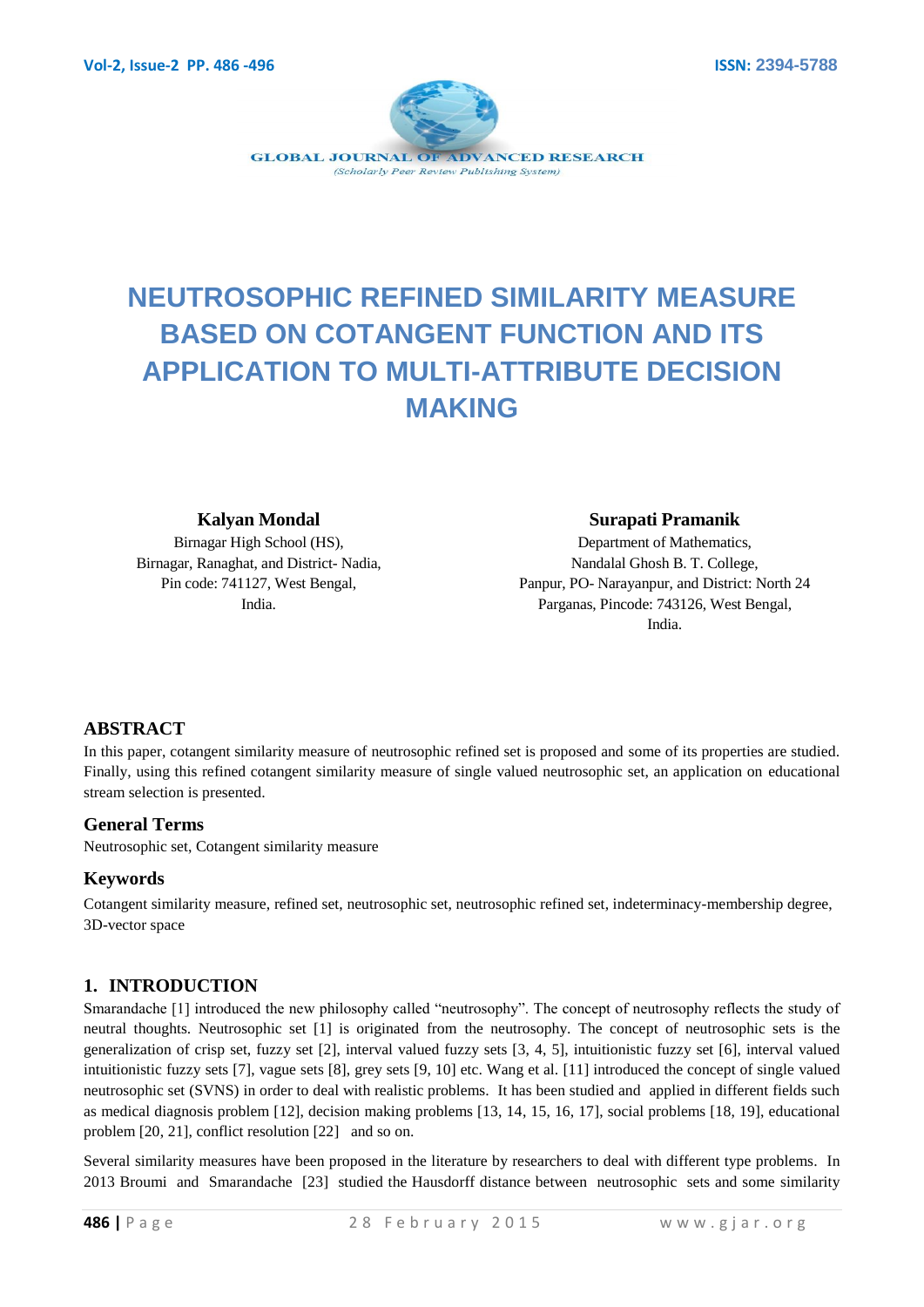

**GLOBAL JOURNAL OF ADVANCED RESEARCH** (Scholarly Peer Review Publishing System)

measures based on the distance, set theoretic approach, and matching function to calculate the similarity degree between neutrosophic sets. In 2013, Broumi and Smarandache [24] also proposed the correlation coefficient between interval neutrosphic sets. Majumdar and Samanta [25] studied several similarity measures of single valued neutrosophic sets based on distances, a matching function, membership grades, and then proposed an entropy measure for a SVNS. Ye [26] proposed three vector similarity measure for SNSs, an instance of SVNSs and interval neutrosophic sets including the Jaccard, Dice, and cosine similarity and applied them to multicriteria decisionmaking problems with simplified neutrosophic information. Ye [27] and Ye and Zhang [28] further proposed the similarity measures of SVNSs for decision making problems. Ye [29] proposed improved cosine similarity measures of SNSs based on cosine function, including single valued neutrosophic cosine similarity measures and interval neutrosophic cosine similarity measures. Biswas et al. [30] studied cosine similarity measure based multi-attribute decision-making with trapezoidal fuzzy neutrosophic numbers. Recently, Pramanik and Mondal [31] proposed rough cosine similarity measure in rough neutrosophic environment.

 Yager [32] introduced the notion of multisets which is the generalization of the concept of set theory. Sebastian and Ramakrishnan [33] studied a new concept called multifuzzy sets, which is the generalization of multiset. Since then, Sebastian and Ramakrishnan [34] established more properties on multi fuzzy set. Shinoj and John [35] extended the concept of fuzzy multisets by introducing intuitionistic fuzzy multisets(IFMS). An element of a multi fuzzy sets can occur more than once with possibly the same or different membership values, whereas an element of intuitionistic fuzzy multisets is capable of having repeated occurrences of membership and non--membership values. However, the concepts of FMS and IFMS are not capable of dealing with indeterminatcy. In 2013, Smarandache [36] extended the classical neutrosophic logic to n-valued refined neutrosophic logic, by refining each neutrosophic component T, I, F into respectively,  $T_1$ ,  $T_2$ , ...  $T_m$ , and,  $I_1$ ,  $I_2$ , ...  $I_p$  and  $F_1$ ,  $F_2$ , ...  $F_r$ . Recently, Deli abd Broumi [37] introduced the concept of neutrosophic refined sets and studied some of their basic properties. The concept of neutrosophic refined set (NRS) [38] is a generalization of fuzzy multisets and intuitionistic fuzzy multisets. In 2014, Broumi and Smarandache [38] extended the improved cosine similarity of single valued neutrosophic set proposed by Ye [26] to the case of neutrosophic refined sets and proved some of their basic properties. Broumi and Smarandache [38] also presented an application of cosine similarity measure of neutrosophic refined sets in medical diagnosis problems. Ye and Ye [39] introduced the concept of single valued neutrosophic multiset (SVNM) and proved some basic operational relations of SVNMs. They proposed the Dice similarity measure and the weighted Dice similarity measure for SVNMs and investigated their properties and they applied the Dice similarity measure of SVNMs to medicine diagnosis under the SVNM environment.

Pramanik and Mondal [40] studied weighted fuzzy similarity measure based on tangent function and provided its application to medical diagnosis. Mondal and Pramanik [41] extended the concept to neutrosophic tangent similarity measure.

In this paper, motivated by the tangent similarity measure proposed by Pramanik and Mondal [40] and Mondal and Pramanik [41], we propose a new cotangent similarity measure called "refined cotangent similarity measure for single valued neutrosophic sets". The proposed refined cotangent similarity measure is applied to suitable educational stream selection problem.

Rest of the paper is structured as follows. Section 2 presents neutrosophic preliminaries. Section 3 is devoted to introduce refined cotangent similarity measure for single valued neutrosophic sets and some of its properties. Section 4 describes decision making based on refined cotangent similarity measure. Section 5 presents the application of refined cotangent similarity measure to the problem namely, neutrosophic decision making on educational stream selection. Finally, section 6 presents the concluding remarks and future scope of research.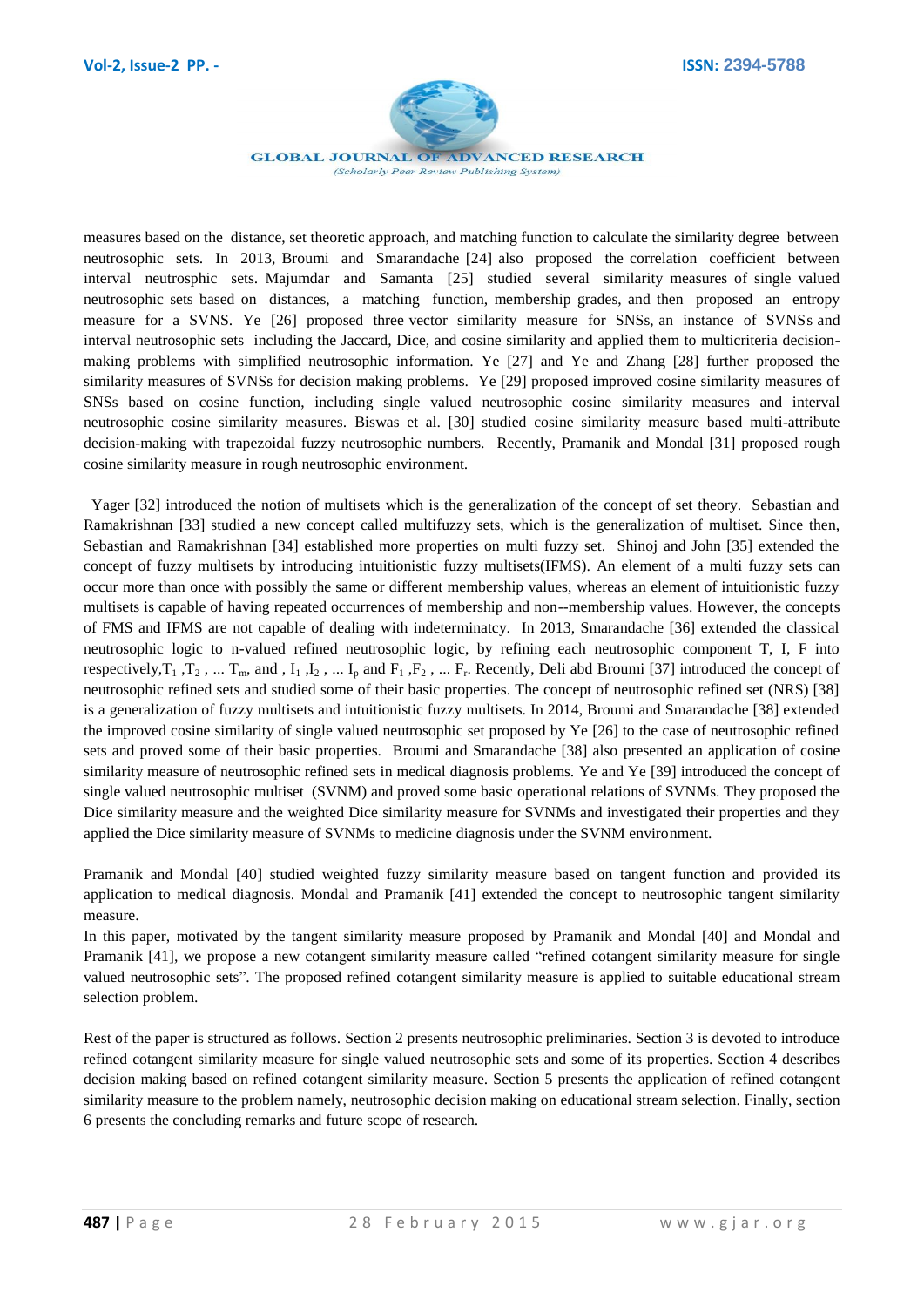

# **2. MATHEMATICAL PRELIMINARIES**

# **2.1 Neutrosophic sets**

## **Definition 2.1[1]**

Let *X* be an universe of discourse then the neutrosophic set *S* is expressed in the form  $S = \{ \langle x, T_s(x), I_s(x), F_s(x) \rangle, x \in$ *X* }, where the functions  $T_S(x)$ ,  $I_S(x)$ ,  $F_S(x)$ :  $X \rightarrow$  ]<sup>−</sup>0,1<sup>+</sup>[ are defined respectively the degree of membership, the degree of indeterminacy, and the degree of non-membership of the element  $x \in X$  to the set *S* satisfying the following the condition.

 $T_0$  ≤ sup  $T_S(x)$  + sup  $I_S(x)$  + sup  $F_S(x)$  ≤ 3<sup>+</sup> (1)

The neutrosophic set assumes the values from real standard or non-standard subsets of  $]$ <sup>-0</sup>,  $1$ <sup>+</sup>[. So instead of  $]$ <sup>-0</sup>,  $1$ <sup>+</sup>[ it assumes the values from the interval [0, 1] for practical situations, because  $]$ <sup>-1</sup>[ will be difficult to use in the real applications such as in scientific and engineering problems. For two neutrosophic sets,  $SI = \{ \langle x, T_{SI}(x), I_{SI}(x), F_{SI}(x) \rangle \}$  $|x \in X$  } and  $S2 = \{ \langle x, T_{S2}(x), I_{S2}(x), F_{S2}(x) \rangle | x \in X \}$  the two relations are defined as follows:

(1)  $SI \subseteq S2$  if and only if  $T_{SI}(x) \le T_{S2}(x)$ ,  $I_{SI}(x) \ge I_{S2}(x)$ ,  $F_{SI}(x) \ge F_{S2}(x)$ 

(2)  $SI = S2$  if and only if  $T_{SI}(x) = T_{S2}(x)$ ,  $I_{SI}(x) = I_{S2}(x)$ ,  $F_{SI}(x) = F_{S2}(x)$ 

## **2.2 Single valued neutrosophic sets Definition 2.2 [8]**

Let *X* be a space of points with generic elements in *X* denoted by *x*. A single valued neutrosophic set *S* in *X* is characterized by a truth-membership function  $T<sub>S</sub>(x)$ , an indeterminacy-membership function  $I<sub>S</sub>(x)$ , and a falsity membership function  $F_S(x)$ , for each point *x* in *X*,

 $T_S(x)$ ,  $I_S(x)$ ,  $F_S(x) \in [0, 1]$ . When *X* is continuous, a single valued neutrosophic set *S* can be presented as follows:

$$
S = \int_X \frac{}{x} : x \in X
$$

When *X* is discrete, a single valued neutrosophic set *S* can be presented as follows:

$$
S = \sum_{i=1}^{n} \frac{}{x_i}; x_i \in X
$$

For two SVNSs,  $S1_{SVNS} = \{ \langle x : T_{SI}(x), I_{SI}(x), F_{SI}(x) \rangle | x \in X \}$  and  $S2_{SVNS} = \{ \langle x, T_{S2}(x), I_{S2}(x), F_{S2}(x) \rangle | x \in X \}$  the two relations are written as follows:

(1)  $SI_{SVNS} \subseteq S2_{SVNS}$  if and only if  $T_{SI}(x) \le T_{S2}(x)$ ,  $I_{SI}(x) \ge I_{S2}(x)$ ,  $F_{SI}(x) \ge F_{S2}(x)$ 

(2)  $S1_{SVNS} = S2_{SVNS}$  if and only if  $T_{SI}(x) = T_{SI}(x)$ ,  $I_{SI}(x) = I_{S2}(x)$ ,  $F_{SI}(x) = F_{S2}(x)$  for any  $x \in X$ 

# **2.3 Neutrosophic refined sets**

**Definition 2.3** [38] Let *M* be a neutrosophic refined set (NRS). Then,

 $M = \{ \langle x, (T_M^1(x_i), T_M^2(x_i), ..., T_M^T(x_i)), (T_M^1(x_i), T_M^2(x_i), ..., T_M^T(x_i)), (F_M^1(x_i), F_M^2(x_i), ..., F_M^T(x_i))) \rangle : x \in X \}$  where,  $T_M^1(x_i), T_M^2(x_i), ..., T_M^T(x_i)$  $T_M^t(x_i): X \in [0,1], I_M^1(x_i), I_M^2(x_i), \dots, I_M^t(x_i): X \in [0,1],$  and  $F_M^1(x_i), F_M^2(x_i), \dots, F_M^t(x_i): X \in [0,1],$  such that  $0 \leq \sup T_M^i(x_i) + \sup T_M^i(x_i) + \sup F_M^i(x_i) \leq 3$  $\sum_{i=1}^{N} (x_i) + \sup I_M'(x_i) + \sup F_M'(x_i) \le 3$ , for  $i = 1, 2, ..., t$  for any  $x \in X$ . Now,  $(T_M^1(x_i), T_M^2(x_i), ..., T_M^t(x_i)), (I_M^1(x_i), I_M^2(x_i))$  $,..., I'_{M}(x_{i}))$ ,  $(F_{M}^{1}(x_{i}), F_{M}^{2}(x_{i}))...$ ,  $F_{M}^{t}(x_{i}))$  is the truth-membership sequence, indeterminacy-membership sequence and falsitymembership sequence of the element *x*, respectively. Also, *t* is the dimension of neutrosophic refined sets *M*.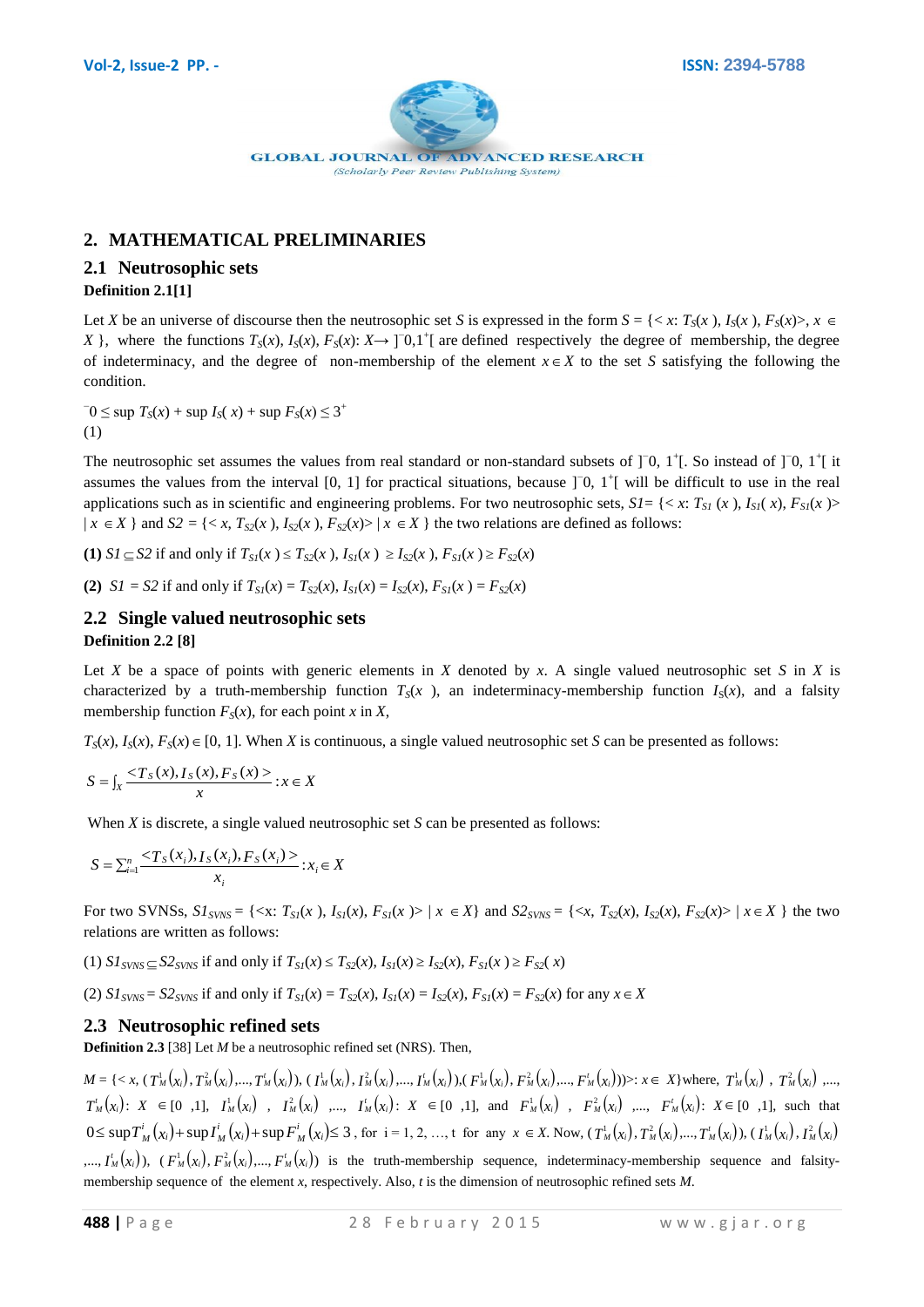

# **3. COTANGENT SIMILARITY MEASURE FOR SINGLE VALUED REFINED NEUTROSOPHIC SETS**

Let  $N = \langle x(T_N^j(x_i), T_N^j(x_i), F_N^j(x_i)) \rangle$  and  $P = \langle x(T_P^j(x_i), T_P^j(x_i), F_P^j(x_i)) \rangle$  be two single valued refined neutrosophic numbers. Now refined cotangent similarity function which measures the similarity between two vectors based only on the direction, ignoring the impact of the distance between them can be presented as:

 $COT<sub>NRS</sub>(N, P) =$ 

$$
\frac{1}{p} \sum_{j=1}^p \left[ \frac{1}{n} \sum_{i=1}^n \left\langle \cot \left( \frac{\pi}{12} \left( 3 + \left| T \frac{j}{p}(x_i) - T \frac{j}{q}(x_i) \right| + \left| T \frac{j}{p}(x_i) - T \frac{j}{q}(x_i) \right| + \left| F \frac{j}{p}(x_i) - F \frac{j}{q}(x_i) \right| \right) \right\rangle \right]
$$
\n(1)

**Proposition 3.1.** The defined refined cotangent similarity measure  $COT<sub>NRS</sub>(N, P)$  between NRSs *N* and *P* satisfies the following properties:

- 1. 0  $\leq$  *COT<sub>NRS</sub>* (*N, P*)<sup> $\leq$ </sup> 1
- 2. *COT<sub>NRS</sub>*(*N, P*) = 1 if and only if  $N = P$
- 3.  $COT<sub>NRS</sub>(N, P) = COT<sub>NRS</sub>(P, N)$
- 4. If *R* is a NRS in *X* and  $N \subset P \subset R$  then

 $COT<sub>NRS</sub>(N, R) \leq COT<sub>NRS</sub>(N, P)$  and  $COT<sub>NRS</sub>(N, R) \leq COT<sub>NRS</sub>(P, R)$ 

**Proofs:**

(**1**)

As the membership, indeterminacy and non-membership functions of the NRSs and the value of the cotangent function are within [0 ,1], the refined similarity measure based on cotangent function also lies within [ 0,1].

Hence  $0 \leq COT_{NRS}(N, P) \leq 1$ 

(**2**)

For any two NRS N and P if  $N = P$ , then the following relations hold  $T_p^j(x) = T_p^j(x)$ ,  $T_p^j(x) = T_p^j(x)$ ,  $F_p^j(x) = F_p^j(x)$ . Hence

$$
\left|T_{N}^{j}(x)-T_{N}^{j}(x)\right|=0, \ \left|I_{N}^{j}(x)-I_{N}^{j}(x)\right|=0, \ \left|F_{N}^{j}(x)-F_{N}^{j}(x)\right|=0, \ \text{Thus } COT_{NRS}(N, P)=1
$$

Conversely,

If  $COT_{NRS}(N, P) = 1$ , then  $|T_N^j(x) - T_N^j(x)| = 0$ ,  $|I_N^j(x) - I_N^j(x)| = 0$ ,  $|F_N^j(x) - F_N^j(x)| = 0$ , since  $tan(0) = 0$ . So we can write  $T_p^j(x) = T_p^j(x)$ ,  $I_p^j(x) = I_p^j(x)$ ,  $F_p^j(x) = F_p^j(x)$ .

Hence  $N = P$ .

**(3)**

This proof is obvious.

(**4**)

If  $N \subset P \subset R$ , then  $T_N^j(x) \le T_P^j(x) \le T_R^j(x)$ ,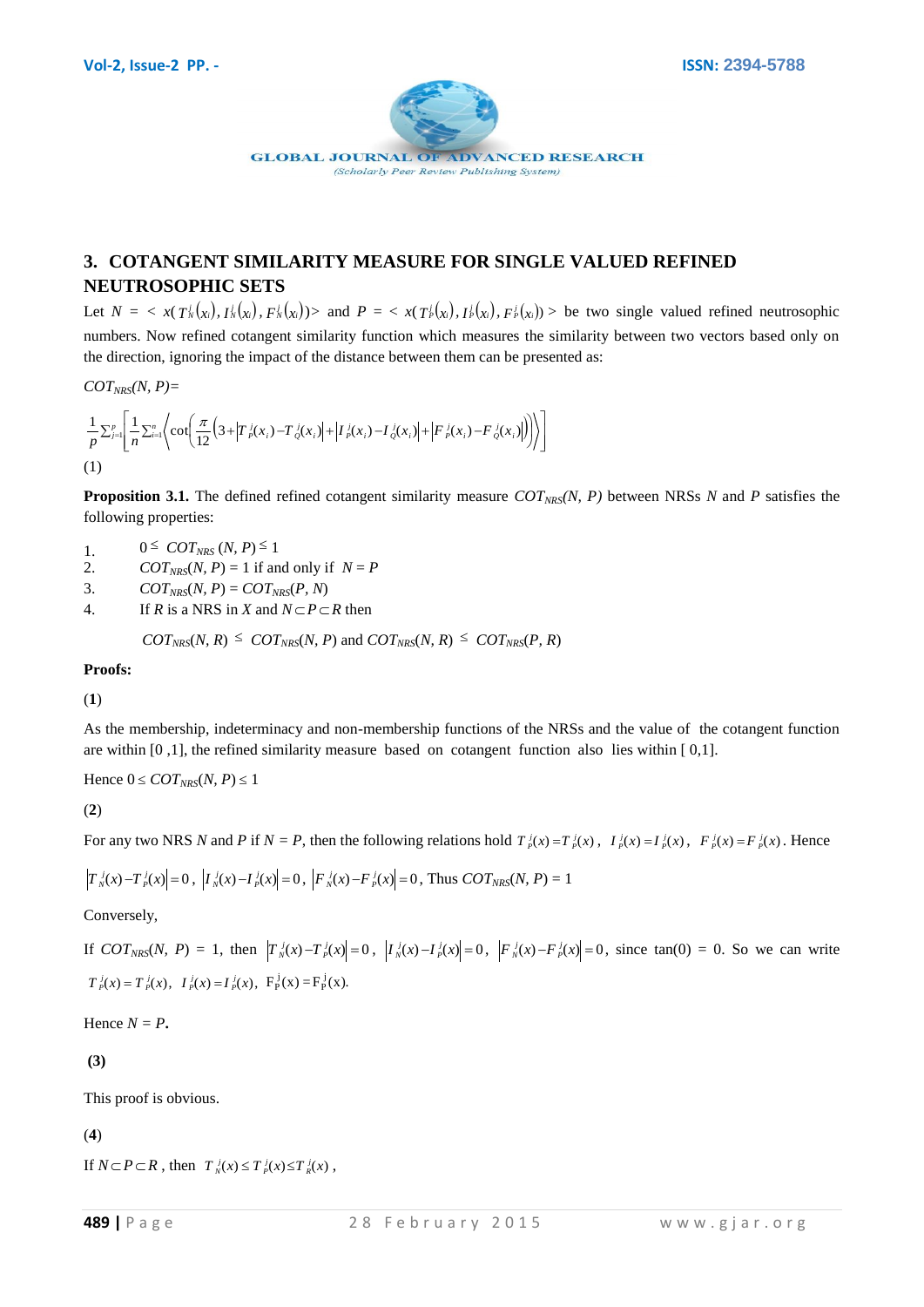

 $f'_{N}(x) \leq I_{P}^{j}(x) \leq I_{R}^{j}(x)$ ,  $F_{N}^{j}(x) \leq F_{P}^{j}(x) \leq F_{R}^{j}(x)$  for  $x \in X$ .

Now we can write the following inequalities:

 $T_{N}^{j}(x) - T_{N}^{j}(x) \leq T_{N}^{j}(x) - T_{N}^{j}(x) \Big|, \left|T_{N}^{j}(x) - T_{N}^{j}(x)\right| \leq T_{N}^{j}(x) - T_{N}^{j}(x) \Big|;$ 

 $I_N^j(x) - I_N^j(x) \leq |I_N^j(x) - I_R^j(x)|, |I_P^j(x) - I_R^j(x)| \leq |I_N^j(x) - I_R^j(x)|;$ 

 $F_N^j(x) - F_N^j(x) \leq |F_N^j(x) - F_R^j(x)|, |F_N^j(x) - F_R^j(x)| \leq |F_N^j(x) - F_R^j(x)|.$ 

Thus  $COT<sub>NRS</sub>(N, R) \leq COT<sub>NRS</sub>(N, P)$  and  $COT<sub>NRS</sub>(N, R) \leq COT<sub>NRS</sub>(P, R)$ , since cotangent function is decreasing in the interval  $\overline{a}$ l I  $\frac{\pi}{4}, \frac{\pi}{2}$  $\frac{\pi}{\cdot}$ ,  $\frac{\pi}{\cdot}$ .

# **4. DECISION MAKING UNDER SINGLE VALUED NEUTROSOPHIC SETS BASED ON COTANGENT SIMILARITY MEASURE**

*I*/302 *I*/302 *I*/302 *E*/302 *E*/302 *E*/301*b R* - *X*.<br> **EVA CONTRA (***P* B A g e 2 F (*x*) *I*/30 *I*/2 (*x*) *I*/30 - *T*/2 (*x*) *I*/3 (*x*) *I*/3 (*x*) *I*/3 (*x*) *I*/3 (*x*) *I*/3 (*x*) *I*/3 (*x*) *I*/3 (*x* Let  $A_1, A_2, ..., A_m$  be the discrete set of candidates,  $C_1, C_2, ..., C_n$  be the set of criteria of each candidate, and  $B_1, B_2, ..., B_k$ are the alternatives of each candidates. The decision-maker provides the ranking of alternatives with respect to each candidate. The ranking presents the performances of candidates  $A_i$  (i = 1, 2,..., m) with respect to the criteria  $C_i$  (j = 1, 2, ..., n). The values associated with the alternatives for multi-attribute decision making problem can be presented in the following decision matrix (see the Table 1 and the Table 2).

Table 1: The relation between candidates and attributes

$$
\begin{array}{c|c|c|c|c|c|c|c} & C_1 & C_2 & \cdots & C_n \\ \hline A_1 & \left\langle d_{11}^1, d_{11}^2, \cdots, d_{11}^{\prime} \right\rangle & \left\langle d_{12}^1, d_{12}^2, \cdots, d_{12}^{\prime} \right\rangle & \cdots & \left\langle d_{1n}^1, d_{1n}^2, \cdots, d_{1n}^{\prime} \right\rangle \\ A_2 & \left\langle d_{21}^1, d_{21}^2, \cdots, d_{21}^{\prime} \right\rangle & \left\langle d_{22}^1, d_{22}^2, \cdots, d_{22}^{\prime} \right\rangle & \cdots & \left\langle d_{2n}^1, d_{2n}^2, \cdots, d_{2n}^{\prime} \right\rangle \\ \cdots & \cdots & \cdots & \cdots & \cdots \\ A_m & \left\langle d_{n1}^1, d_{n1}^2, \cdots, d_{n1}^{\prime} \right\rangle & \left\langle d_{n2}^1, d_{n2}^2, \cdots, d_{n2}^{\prime} \right\rangle & \cdots & \left\langle d_{nm}^1, d_{nm}^2, \cdots, d_{nm}^{\prime} \right\rangle \\ \end{array}
$$

Table 2: The relation between attributes and alternatives

$$
\begin{array}{c|cccc}\n & B_1 & B_2 & \dots & B_k \\
\hline\nC_1 & \delta_{11} & \delta_{12} & \dots & \delta_{1k} \\
C_2 & \delta_{21} & \delta_{22} & \dots & \delta_{2k} \\
\vdots & \vdots & \vdots & \vdots & \vdots \\
C_n & \delta_{n1} & \delta_{n2} & \dots & \delta_{nk}\n\end{array}
$$

Here  $d_i$  and  $\delta_{ij}$  are all single valued neutrosophic numbers.

The steps corresponding to refined neutrosophic numbers based on tangent function are presented as follows.

#### **Step 1: Determination the relation between candidates and attributes**

The relation between candidate  $A_i$  (i = 1, 2, ..., m) and their attribute  $C_i$  (j = 1, 2, ..., n) in NRS can be presented as follows (see the Table 3):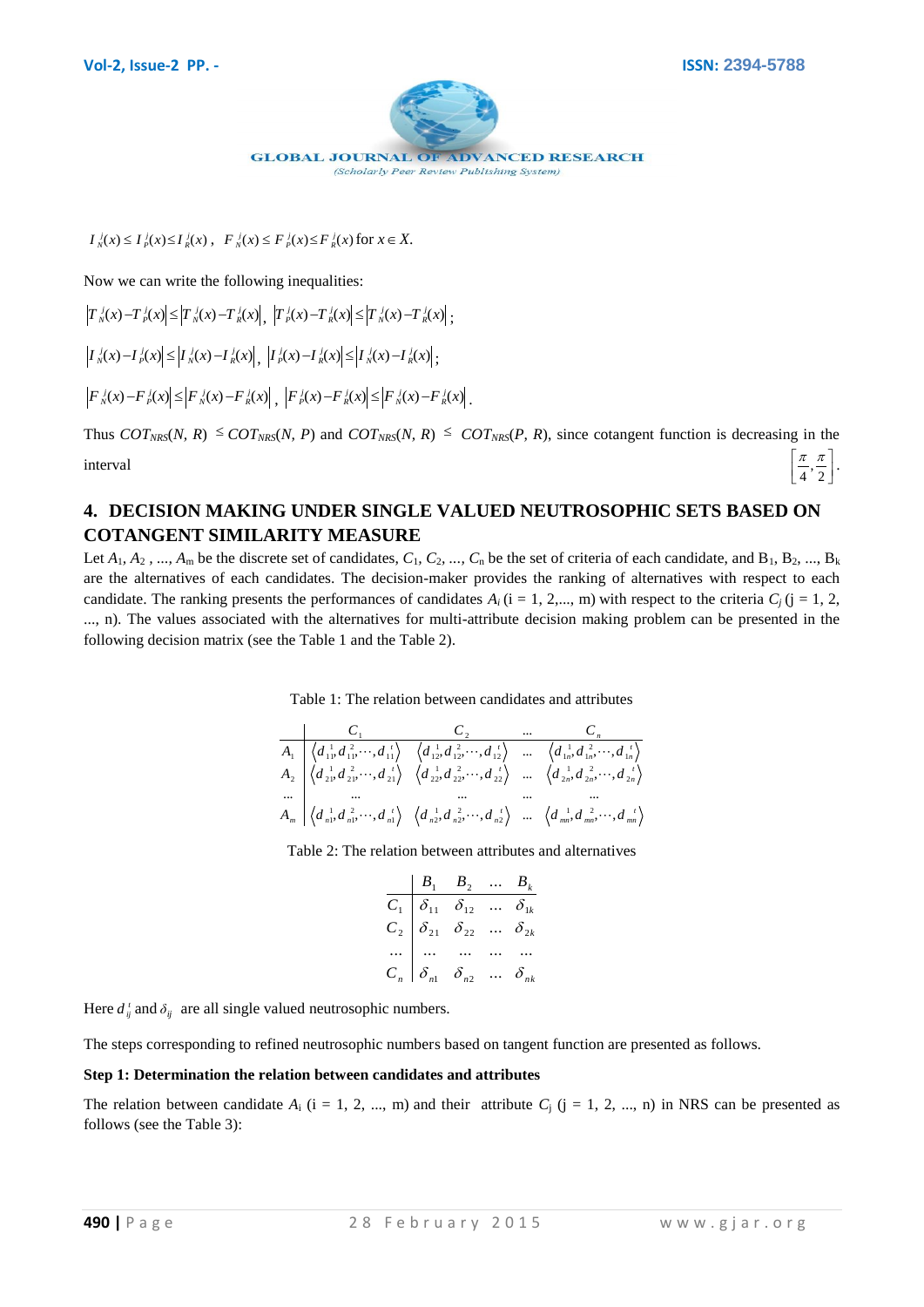

Table 3: Relation between candidates and attributes in terms of NRSs

|                    | $\left \left\langle T^{-1}_{11}, T^{-1}_{11}, F^{-1}_{11}\right\rangle, \right $                                                  | $\left \left\langle T^{-1}_{12}, {I}^{-1}_{12}, {F}^{-1}_{12} \right\rangle_{\!\!\circ}\right $                                                                   | $\left \left\langle T^{-1}_{1n}, {I}^{-1}_{1n}, {F}^{-1}_{1n}\right\rangle\right ,$                                  |
|--------------------|-----------------------------------------------------------------------------------------------------------------------------------|-------------------------------------------------------------------------------------------------------------------------------------------------------------------|----------------------------------------------------------------------------------------------------------------------|
|                    | $\left\langle T_{11}^2, T_{11}^2, F_{11}^2 \right\rangle,$                                                                        | $\langle T_{12}^2, I_{12}^2, F_{12}^2 \rangle,$                                                                                                                   | $\langle T^2_{1n}, I^2_{1n}, F^2_{1n} \rangle,$                                                                      |
| $A_{1}$            |                                                                                                                                   |                                                                                                                                                                   |                                                                                                                      |
|                    |                                                                                                                                   |                                                                                                                                                                   |                                                                                                                      |
|                    | $\left\langle T_{11}^{\;\;t}, I_{11}^{\;\;t}, F_{11}^{\;\;t} \right\rangle$ .                                                     | $\left\langle T_{12}^{\;\;t}, I_{12}^{\;\;t}, F_{12}^{\;\;t} \right\rangle$                                                                                       | $\left \left\langle T_{\frac{1}{2n}},\overline{I}_{\frac{1}{2n}},\overline{F}_{\frac{1}{2n}}\right\rangle \right $   |
|                    | $\left \left\langle T^{-1}_{21}, {I}^{-1}_{21}, {F}^{-1}_{21}\right\rangle_{\!\!\circ}\right $                                    | $\left \left\langle T^{-1}_{22}, {I}^{-1}_{22}, {F}^{-1}_{22} \right\rangle_{\!\!\circ}\right $                                                                   | $\left \left\langle T^{-1}_{2n}, {I}^{-1}_{2n}, {F}^{-1}_{2n}\right\rangle_{n}\right $                               |
|                    | $\langle T^{\,2}_{21}, I^{\,2}_{21}, F^{\,2}_{21} \rangle,$                                                                       | $\langle T^{\,2}_{22}, I^{\,2}_{22}, F^{\,2}_{22} \rangle,$                                                                                                       | $\langle T_{2n}^2, I_{2n}^2, F_{2n}^2 \rangle$ ,                                                                     |
| $\boldsymbol{A}_2$ |                                                                                                                                   |                                                                                                                                                                   |                                                                                                                      |
|                    | $\left\langle T_{21}^{\;\;t} {I}_{21}^{\;\;t} {F}_{21}^{\;\;t} \right\rangle \Big $                                               | $\left \left\langle T\frac{t}{22},\overline{I}\frac{t}{22},\overline{F}\frac{t}{22}\right\rangle \right $                                                         | $\left \left\langle T_{\frac{t}{1n}},T_{\frac{t}{1n}},F_{\frac{t}{1n}}\right\rangle \right $                         |
|                    |                                                                                                                                   |                                                                                                                                                                   |                                                                                                                      |
|                    | $\left\langle T^{-1}_{m1}, {I^{-1}_{m1}}, {F^{-1}_{m1}} \right\rangle,$                                                           | $\left \left\langle T^{-1}_{m2}, {I^{-1}_{m2}}, F^{-1}_{m2}\right\rangle, \right $                                                                                | $\left \left\langle T\text{\tiny $mn$}^{1}, {I\text{\tiny $mn$}}^{1}, {F\text{\tiny $mn$}}^{1}\right\rangle\right ,$ |
|                    | $\left\langle T\,{}^2_{m1},\, I\,{}^2_{m1},\, F\,{}^2_{m1}\right\rangle, \left\vert$                                              | $\left\langle T_{m2}^2, I_{m2}^2, F_{m2}^2 \right\rangle,$                                                                                                        | $\left\langle T\right\rangle_{mn}^2, I\right\rangle_{mn}^2, F\right\rangle_{mn}^2},$                                 |
| $\boldsymbol{A}_m$ |                                                                                                                                   |                                                                                                                                                                   |                                                                                                                      |
|                    | $\left\langle T\textstyle{\frac{t}{m1}},\textstyle{I}\textstyle{\frac{t}{m1}},\textstyle{F}\textstyle{\frac{t}{m1}}\right\rangle$ | $\left \left\langle T\textstyle{\frac{t}{m\cdot 2}},\textstyle{I\textstyle{\frac{t}{m\cdot 2}}},\textstyle{F\textstyle{\frac{t}{m\cdot 2}}}\right\rangle \right $ | $\left\langle T\text{\tiny{mm}}^{t}, I\text{\tiny{mm}}^{t}, F\text{\tiny{mm}}^{t}\right\rangle$                      |
|                    |                                                                                                                                   |                                                                                                                                                                   |                                                                                                                      |

#### **Step 2: Determination the relation between attributes and alternatives**

The relation between attributes  $C_i$  (i = 1, 2, ..., n) and alternatives  $B_r$  (r = 1, 2, ..., k) is presented as follows (see the Table 4):

Table 4: The relation between attributes and alternatives in terms of NRSs

$$
\begin{array}{c|ccc}\n & B_1 & B_2 & \dots & B_k \\
\hline\nC_1 & \langle T_{1P}I_{1P}F_{11} \rangle & \langle T_{12}I_{12}F_{12} \rangle & \dots & \langle T_{1k}I_{1k}F_{1k} \rangle \\
C_2 & \langle T_{2P}I_{2P}F_{21} \rangle & \langle T_{22}I_{22}F_{22} \rangle & \dots & \langle T_{2k}I_{2k}F_{2k} \rangle \\
\vdots & \vdots & \vdots & \vdots \\
C_n & \langle T_{n1}I_{n1}F_{n1} \rangle & \langle T_{n2}I_{n2}F_{n2} \rangle & \dots & \langle T_{nk}I_{nk}F_{nk} \rangle\n\end{array}
$$

#### **Step 3: Determination the correlation measure between attributes and alternatives**

Determine the correlation measure between the Table 3 and the Table 4 using *COTNRS(N, P)* (Equation 1).

#### **Step 4: Ranking the alternatives**

Ranking of alternatives is prepared based on the descending order of correlation measures. Highest value of correlation measure reflects the best alternative.

#### **Step 5:** End

## **5. EXAMPLE: EDUCATIONAL STREAM SELECTION**

Let us consider an illustrative example which is very important for students (after higher secondary examination) to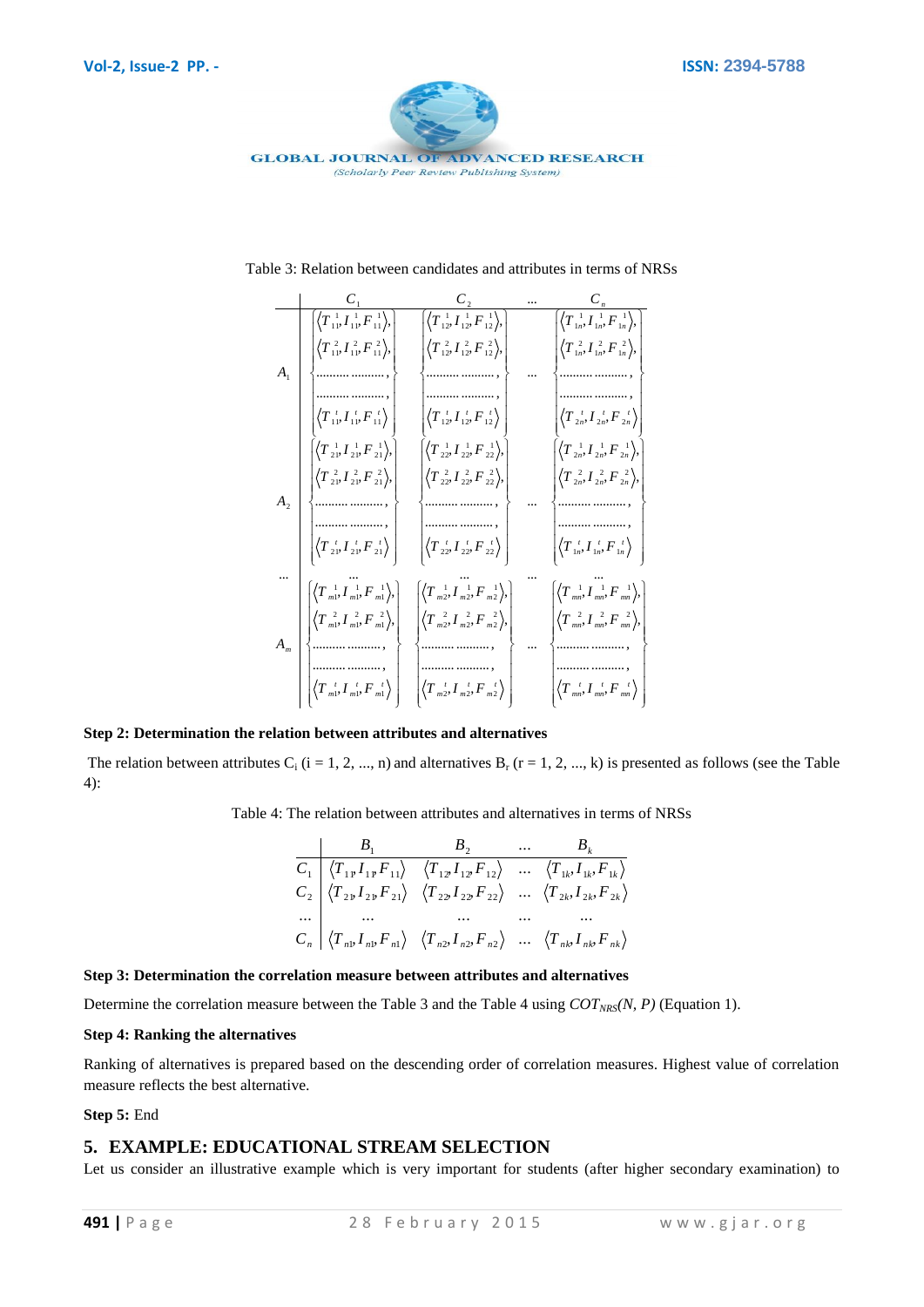

**GLOBAL JOURNAL OF ADVANCED RESEARCH** (Scholarly Peer Review Publishing System)

select suitable educational stream for higher education. After higher secondary examination it is very important to select proper stream of education for a student. If the chosen branch is improper to the student, then a bad impact may occur to his/her future career. So it is necessary to use a suitable mathematical method or strategy for decision making. In some practical situations, indeterminacy is inherently involved. So information is characterized by truth membership, indeterminate and falsity membership function. The proposed similarity measure among the student Vs attributes and attributes Vs educational streams give the proper selection of educational stream of students. The main feature of the proposed method is that it considers single valued neutrosophic values of each attribute provided by the decision makers (experts) for the candidates. Descriptions of students, their attributes, possible educational streams are given below (see the Table 5). Our solution is to examine the students and make decision to choose suitable educational stream for the students (see the Table 6, 7). The decision making procedure is presented as the following steps:

Table 5: Description of students, their attributes and educational streams

| <b>Symbols</b> | <b>Descriptions</b>                                                                         |  |  |  |  |
|----------------|---------------------------------------------------------------------------------------------|--|--|--|--|
| $A_1$          | First student (rank -1) of "Birnagar High School" after HS examination (West Bengal, India) |  |  |  |  |
| A <sub>2</sub> | Second student (rank -2) of "Birnagar High School" after HS examination (West Bengal,       |  |  |  |  |
|                | India)                                                                                      |  |  |  |  |
| $A_3$          | Third student (rank -3) of "Birnagar High School" after HS examination (West Bengal,        |  |  |  |  |
|                | India)                                                                                      |  |  |  |  |
| $S_1$          | Depth in languages (English and Bengali)                                                    |  |  |  |  |
| $S_2$          | Depth in Mathematics and basic computers knowledge                                          |  |  |  |  |
| $S_3$          | Depth in Sciences                                                                           |  |  |  |  |
| $S_4$          | Concentration                                                                               |  |  |  |  |
| $S_5$          | Laborious                                                                                   |  |  |  |  |
| $D_1$          | <b>Mathematics Honors</b>                                                                   |  |  |  |  |
| $D_2$          | Physics Honors                                                                              |  |  |  |  |
| $D_3$          | Engineering                                                                                 |  |  |  |  |
| $D_4$          | <b>Computer Science</b>                                                                     |  |  |  |  |
| $D_5$          | Bio-chemistry                                                                               |  |  |  |  |

#### **Step 1: Determination the relation between candidates and attributes:**

The relation between student and their attributes was collected by three independent decision makers. Setting those three relational values (refined neutrosophic sets) for each student is presented as follows (see the Table 6).

| Relation-1     | $S_1$           | $S_2$           | $S_3$           | $S_4$           | $S_5$           |
|----------------|-----------------|-----------------|-----------------|-----------------|-----------------|
| $A_1$          | (0.7, 0.2, 0.2) | (0.6, 0.2, 0.4) | (0.6, 0.3, 0.2) | (0.7, 0.2, 0.4) | (0.7, 0.6, 0.4) |
|                | (0.6, 0.3, 0.3) | (0.5, 0.2, 0.4) | (0.6, 0.5, 0.2) | (0.7, 0.4, 0.4) | (0.6, 0.4, 0.5) |
|                | (0.6, 0.3, 0.1) | (0.5, 0.1, 0.2) | (0.7, 0.3, 0.4) | (0.6, 0.3, 0.3) | (0.6, 0.5, 0.4) |
| A <sub>2</sub> | (0.8, 0.4, 0.4) | (0.5, 0.5, 0.2) | (0.8, 0.2, 0.2) | (0.6, 0.6, 0.2) | (0.6, 0.6, 0.4) |
|                | (0.7, 0.6, 0.4) | (0.5, 0.4, 0.1) | (0.8, 0.2, 0.5) | (0.6, 0.7, 0.5) | (0.7, 0.6, 0.4) |
|                | (0.8, 0.6, 0.4) | (0.6, 0.6, 0.3) | (0.8, 0.2, 0.4) | (0.5, 0.5, 0.4) | (0.8, 0.6, 0.3) |
| $A_3$          | (0.7, 0.2, 0.2) | (0.6, 0.1, 0.1) | (0.6, 0.6, 0.4) | (0.8, 0.5, 0.1) | (0.6, 0.5, 0.5) |
|                | (0.6, 0.4, 0.1) | (0.6, 0.2, 0.4) | (0.6, 0.5, 0.5) | (0.6, 0.5, 0.5) | (0.8, 0.5, 0.3) |

Table 6: (Relation-1) The relation between students and their attributes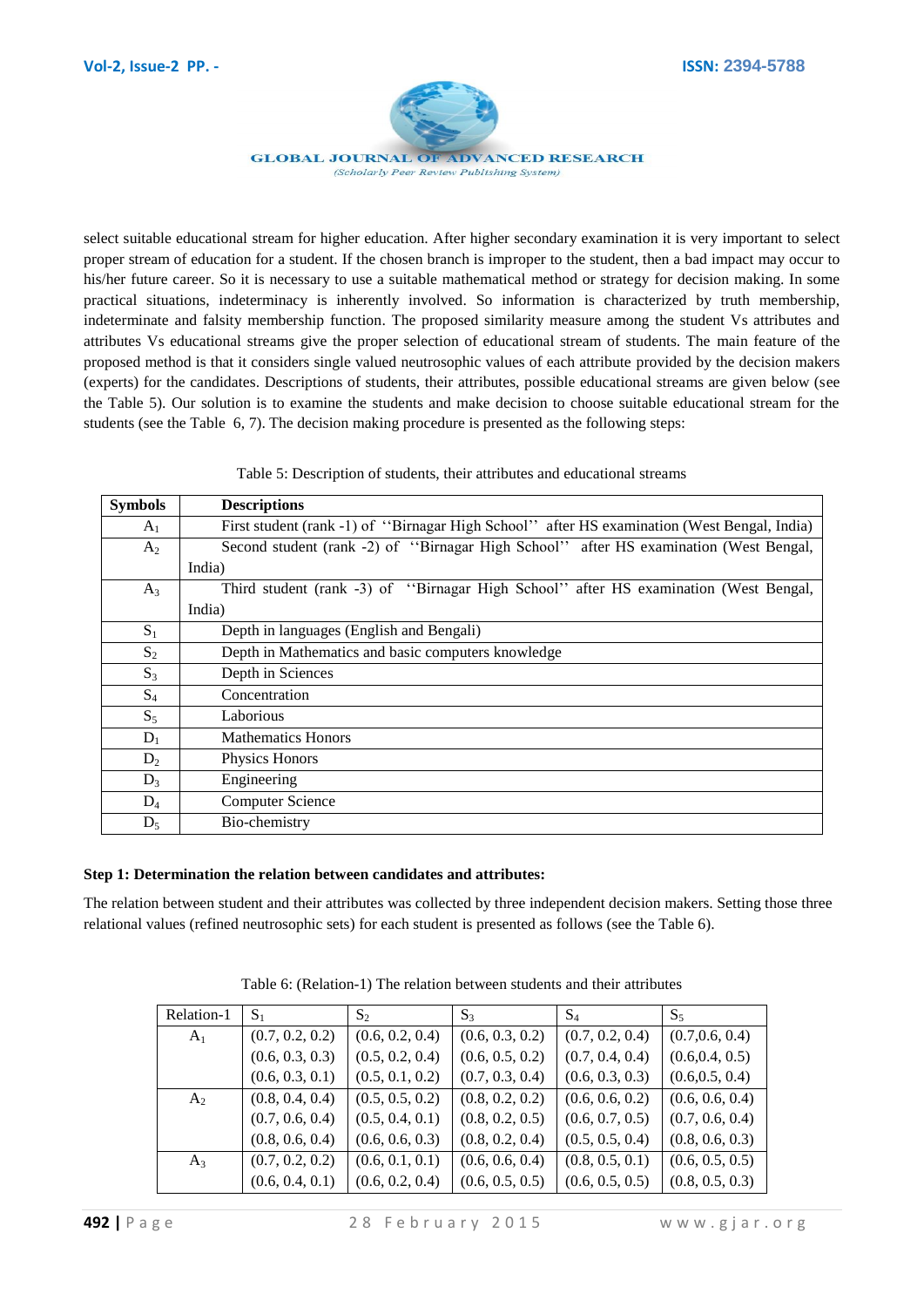

|  |  | $\{(0.5, 0.3, 0.3) \mid (0.6, 0.1, 0.3) \mid (0.7, 0.4, 0.6) \mid (0.6, 0.6, 0.3) \mid (0.8, 0.3, 0.4) \mid$ |
|--|--|--------------------------------------------------------------------------------------------------------------|

#### **Step 2: Determination the relation between attributes and alternatives:**

The relation between student-attributes  $S_i$  (i = 1, 2, 3, 4, 5) and educational streams  $D_r$  (r = 1, 2, 3, 4, 5) is presented as follows (see the Table 7).

| Relation-2 | $D_1$           | $D_2$           | $D_3$           | $D_4$           | $D_5$           |
|------------|-----------------|-----------------|-----------------|-----------------|-----------------|
| $S_1$      | (0.5, 0.2, 0.4) | (0.4, 0.5, 0.4) | (0.4, 0.4, 0.4) | (0.5, 0.3, 0.3) | (0.5, 0.4, 0.4) |
| $S_2$      | (0.9, 0.2, 0.2) | (0.8, 0.4, 0.2) | (0.7, 0.3, 0.4) | (0.8, 0.4, 0.2) | (0.7, 0.4, 0.2) |
| $S_3$      | (0.6, 0.4, 0.3) | (0.8, 0.2, 0.4) | (0.6, 0.3, 0.4) | (0.8, 0.4, 0.2) | (0.8, 0.4, 0.3) |
| $S_4$      | (0.6, 0.2, 0.4) | (0.6, 0.1, 0.3) | (0.6, 0.5, 0.3) | (0.6, 0.5, 0.4) | (0.6, 0.5, 0.4) |
| $S_5$      | (0.7, 0.2, 0.4) | (0.6, 0.4, 0.3) | (0.6, 0.5, 0.4) | (0.7, 0.6, 0.4) | (0.7, 0.2, 0.2) |

Table 7: (Relation-2) The relation among student-attributes and educational streams

# **Step 3: Determination the correlation measure between attributes and alternatives:**

Using the proposed cotangent similarity measure  $(COT<sub>NRS</sub>(N,P))$  from equation 1, we form up the values as follows (see the Table 8).

| Refined                            | $\rm D_1$ | $D_2$  | $D_3$  | $D_4$  | $D_5$  |
|------------------------------------|-----------|--------|--------|--------|--------|
| cotangent<br>similarity<br>measure |           |        |        |        |        |
| $A_1$                              | 0.8155    | 0.7821 | 0.8458 | 0.8395 | 0.7884 |
| A <sub>2</sub>                     | 0.8122    | 0.7965 | 0.8123 | 0.8368 | 0.8150 |
| $A_3$                              | 0.7917    | 0.7619 | 0.8357 | 0.8103 | 0.7949 |

Table 8: The correlation measure between Relation-1 and Relation-2

## **Step 4: Ranking the alternatives:**

The highest correlation measure (see the Table 8) reflects the suitable educational stream selection after higher secondary examination. Therefore, all students  $A_1$ ,  $A_2$ , and  $A_3$  choose the engineering stream.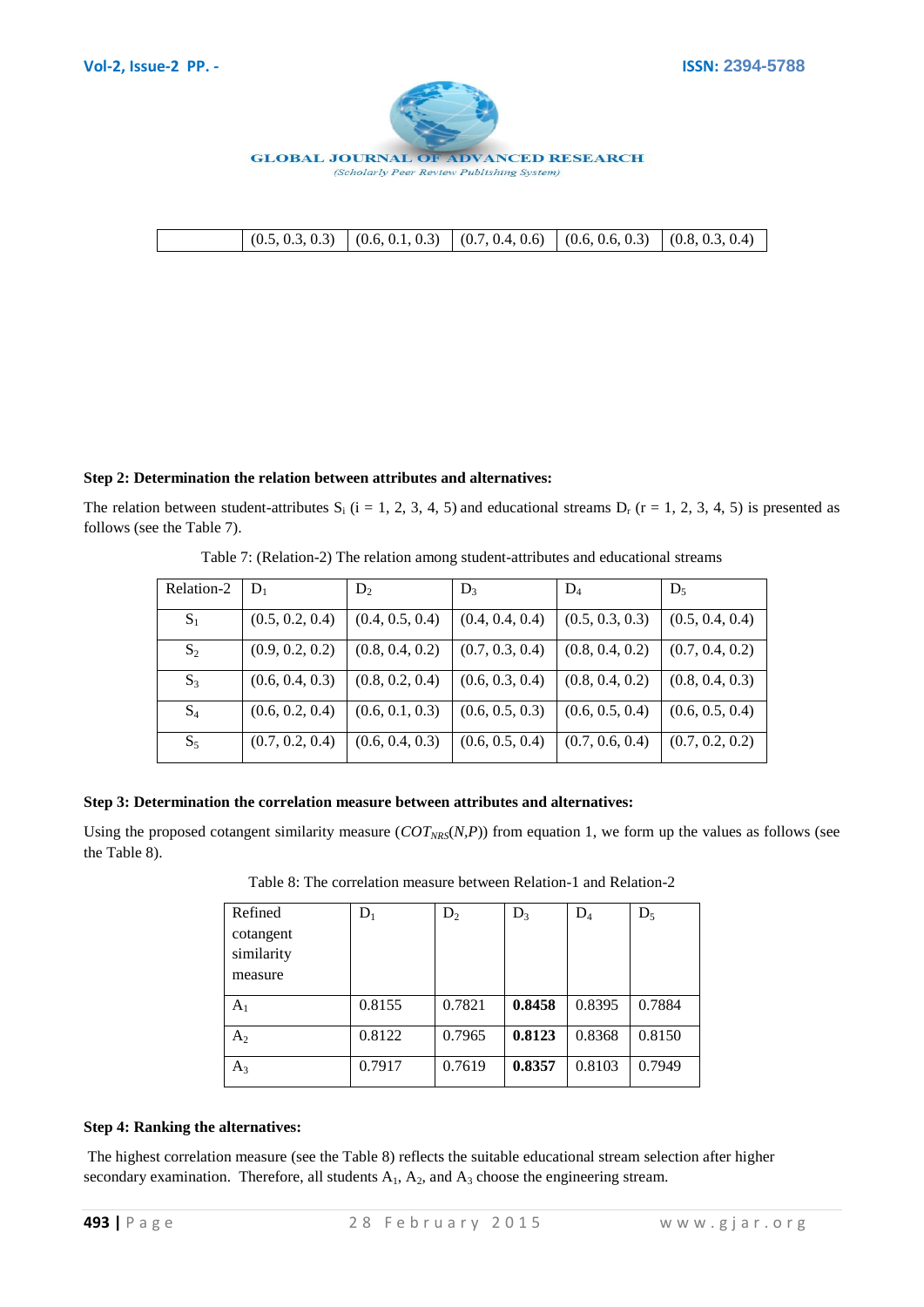

# **6. CONCLUSION**

In this paper, we have proposed a refined cotangent similarity measure approach of single valued neutrosophic set and proved some of their basic properties. We have presented an application of cotangent similarity measure of neutrosophic single valued sets in a decision making problem for educational stream selection. The concept presented in this paper can be extended to the other decision making problems involving neutrosophic refined sets.

## **7. REFERENCES**

- [1] Smarandache, F. 1998. A unifying field in logics: neutrosophic logic. Neutrosophy, neutrosophic set, neutrosophic probability, and neutrosophic statistics. Rehoboth: American Research Press.
- [2] Zadeh, L. A. 1965. Fuzzy sets. Information and Control, 8, 338-353.
- [3] Zadeh, L. 1975. The concept of a linguistic variable and its application to approximate reasoning I, Information Sciences. 8, 199–249.
- [4] Grattan-Guiness, I. 1975. Fuzzy membership mapped onto interval and many-valued quantities. Z. Math. Logik. Grundladen Math. 22 (1975), 149-160.
- [5] Jahn, K. U. 1975. Intervall-wertige mengen. Math. Nach., 68, 115-132.
- [6] Atanassov, K. 1986. Intuitionistic fuzzy sets. Fuzzy Sets and Systems, 20, 87-96.
- [7] Atanassov, K., and Gargov, G. 1989. Interval valued intuitionistic fuzzy sets. Fuzzy Sets and Systems, 31, 343- 349.
- [8] Gau, W. L., and Buehrer, D. J. Vague sets. IEEE Transactions on Systems. Man and Cybernetics, 23, 610-614.
- [9] Deng, J. L. 1982. Control problems of grey system. System and Control Letters, 5, 288–294.
- [10]Nagai, M., and Yamaguchi, D. 2004. Grey theory and engineering application method. Kyoritsu publisher.
- [11]Wang, H. Smarandache, F. Zhang, Y. Q., and Sunderraman, R. 2010. Single valued neutrosophic, sets. Multispace and Multi structure, 4, 410–413.
- [12]Kharal, A. 2013. A neutrosophic multicriteria decision making method. New Mathematics and Natural Computation. Creighton University, USA.
- [13] Ye, J. 2013. Multicriteria decision-making method using the correlation coefficient under single-valued neutrosophic environment. International Journal of General Systems, 42(4), 386-394.
- [14]Ye, J. 2014. Single valued neutrosophic cross entropy for multicriteria decision making problems. Applied Mathematical Modeling, 38, 1170-1175.
- [15]Biswas, P., Pramanik, S., and Giri, B. C. 2014. Entropy based grey relational analysis method for multi-attribute decision-making under single valued neutrosophic assessments. Neutrosophic Sets and Systems, 2, 102-110.
- [16]Biswas, P., Pramanik, S., and Giri, B. C. 2014. A new methodology for neutrosophic multi-attribute decision making with unknown weight information. Neutrosophic Sets and Systems, 3, 42-52.
- [17]Mondal, K., and Pramanik, S. 2015. Rough neutrosophic multi-attribute decision-making based on grey relational analysis. Neutrosophic Sets and Systems, 7, 8-17.
- [18]Pramanik, S., and Chackrabarti, S.N. 2013. A study on problems of construction workers in West Bengal based on neutrosophic cognitive maps. International Journal of Innovative Research in Science, Engineering and Technology 2(11), 6387-6394.
- [19]Mondal, K., and Pramanik, S. 2014. A study on problems of Hijras in West Bengal based on neutrosophic cognitive maps. Neutrosophic Sets and Systems, 5, 21-26.
- [20]Mondal, K., and Pramanik, S. 2014. Multi-criteria group decision making approach for teacher recruitment in higher education under simplified neutrosophic environment, Neutrosophic Sets and Systems, 6, 28-34.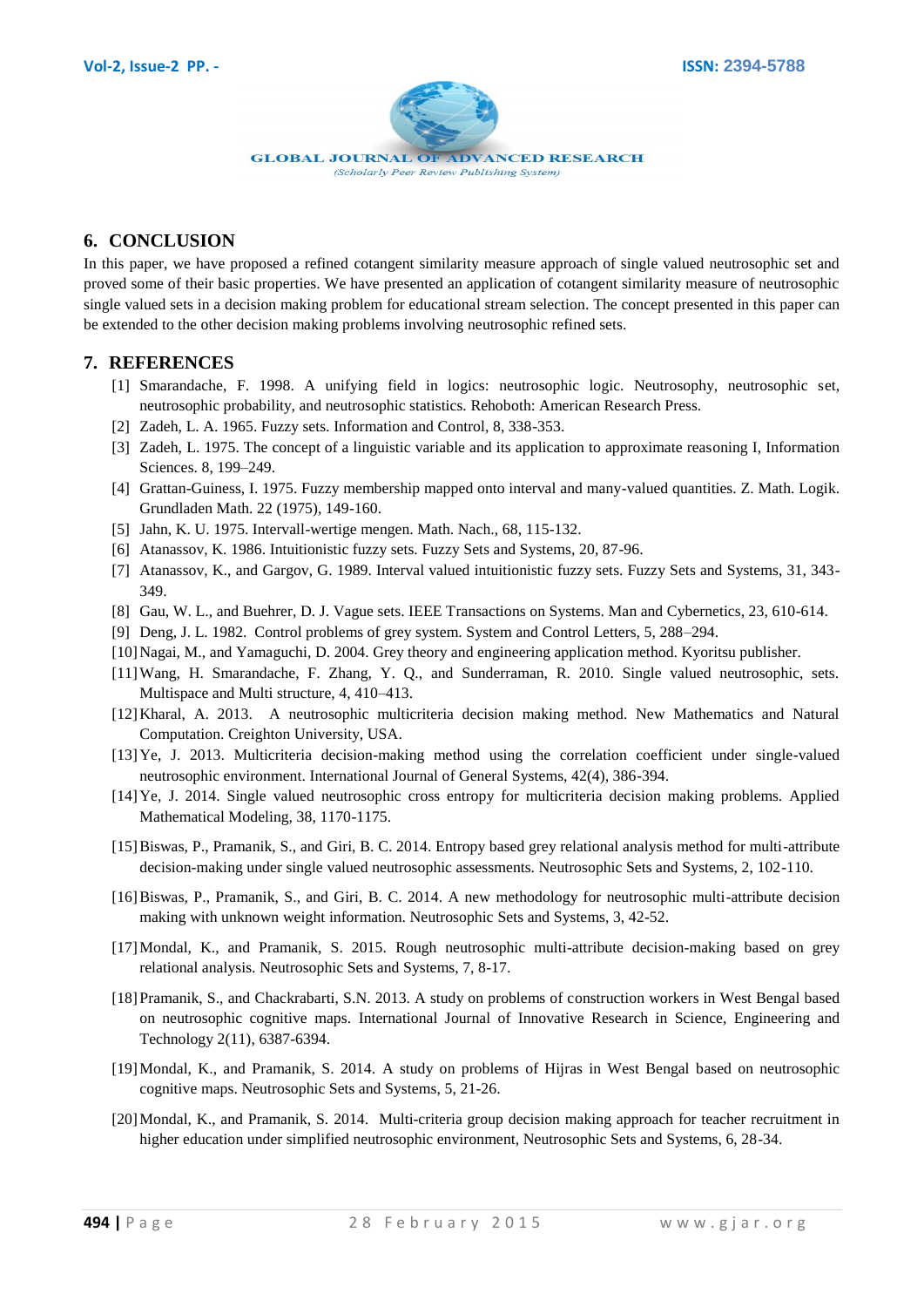

- [21]Mondal, K., and Pramanik, S. 2015. Neutrosophic decision making model of school choice. Neutrosophic Sets and Systems, 7, 62-68.
- [22] Pramanik, S., and Roy, T. K. 2014. Neutrosophic game theoretic approach to Indo-Pak conflict over Jammu-Kashmir. Neutrosophic Sets and Systems, 2, 82-101.
- [23]Broumi, S., Smarandache, F. 2013. Several similarity measures of neutrosophic sets. Neutrosophic Sets and Systems, 1, 54-62.
- [24]Broumi, S., Smarandache, F. 2013. Correlation coefficient of interval neutrosophic se. Periodical of Applied Mechanics and Materials, Vol. 436, 2013, with the title Engineering Decisions and Scientific Research in Aerospace, Robotics, Biomechanics, Mechanical Engineering and Manufacturing; Proceedings of the International Conference ICMERA, Bucharest, October 2013.
- [25]Majumder, P., Samanta, S. K. 2013. On similarity and entropy of neutrosophic sets. Journal of Intelligent and Fuzzy System, 26 (2014) 1245–1252.
- [26]Ye, J. 2014. Vector similarity measures of simplified neutrosophic sets and their application in multicriteria decision making. International Journal of Fuzzy Systems, 16(2), 204-215.
- [27]J. Ye. Multiple attribute group decision-making method with completely unknown weights based on similarity measures under single valued neutrosophic environment. Journal of Intelligent and Fuzzy Systems, (2014), doi: 10.3233/IFS-141252.
- [28] J. Ye and Q. S. Zhang, Single valued neutrosophic similarity measures for multiple attribute decision making. Neutrosophic Sets and Systems 2 (2014), 48-54.
- [29]J. Ye, Improved cosine similarity measures of simplified neutrosophic sets for medical diagnoses, Artificial Intelligence in Medicine (2014) doi: 10.1016/j.artmed.2014.12.007.
- [30]Biswas, P., Pramanik, S., and Giri, B. C. 2015. Cosine similarity measure based multi-attribute decision-making with trapezoidal fuzzy neutrosophic numbers. Neutrosophic sets and System, 8. In Press.
- [31]Pramanik, S., Mondal, K. 2015. Cosine similarity measure of rough neutrosophic sets and its application in medical diagnosis. Global journal of Advanced Research, 2 (1), 212-220.
- [32]Yager, R. R. 1986. On the theory of bags (Multi sets), International Journal of General System, 13, 23-37.
- [33] Sebastian, S. and Ramakrishnan, T. V. 2010 Multi-fuzzy sets. International Mathematical Forum, 5(50), 2471- 2476.
- [34] Sebastian, S. and Ramakrishnan, T. V. 2011. Multi fuzzy sets: an extension of fuzzy sets. Fuzzy Information Engineering, 3(1), 35-43.
- [35] Shinoj, T. K. and John, S. J. 2012. Intuitionistic fuzzy multisets and its application in medical diagnosis, World Academy of Science, Engineering and Technology, 61, 1178-1181.
- [36] Smarandache. F. 2013. n-Valued refined neutrosophic logic and its applications in physics. Progress in Physics, 4, 143-146.
- [37]Deli, I. and Broumi, S., Neutrosophic multisets and its application in medical diagnosis, 2014, (submitted)
- [38]Broumi, S., and Smarandache, F. 2014. Neutrosophic refined similarity measure based on cosine function. Neutrosophic Sets and Systems, 6, 42-48.
- [39] Ye, S., and Ye, J.2014. Dice similarity measure between single valued neutrosophic multisets and its application in medical diagnosis. Neutrosophic sets and System 6, 49-54.
- [40]Pramanik, S., Mondal, K. 2015. Weighted fuzzy similarity measure based on tangent function and its application to medical diagnosis. International Journal of Innovative Research in Science, Engineering and Technology, 4(2), 158-164.
- [41]K. Mondal, S. Pramanik. Neutrosophic tangent similarity measure and its application to multiple attribute decision making. Submitted.